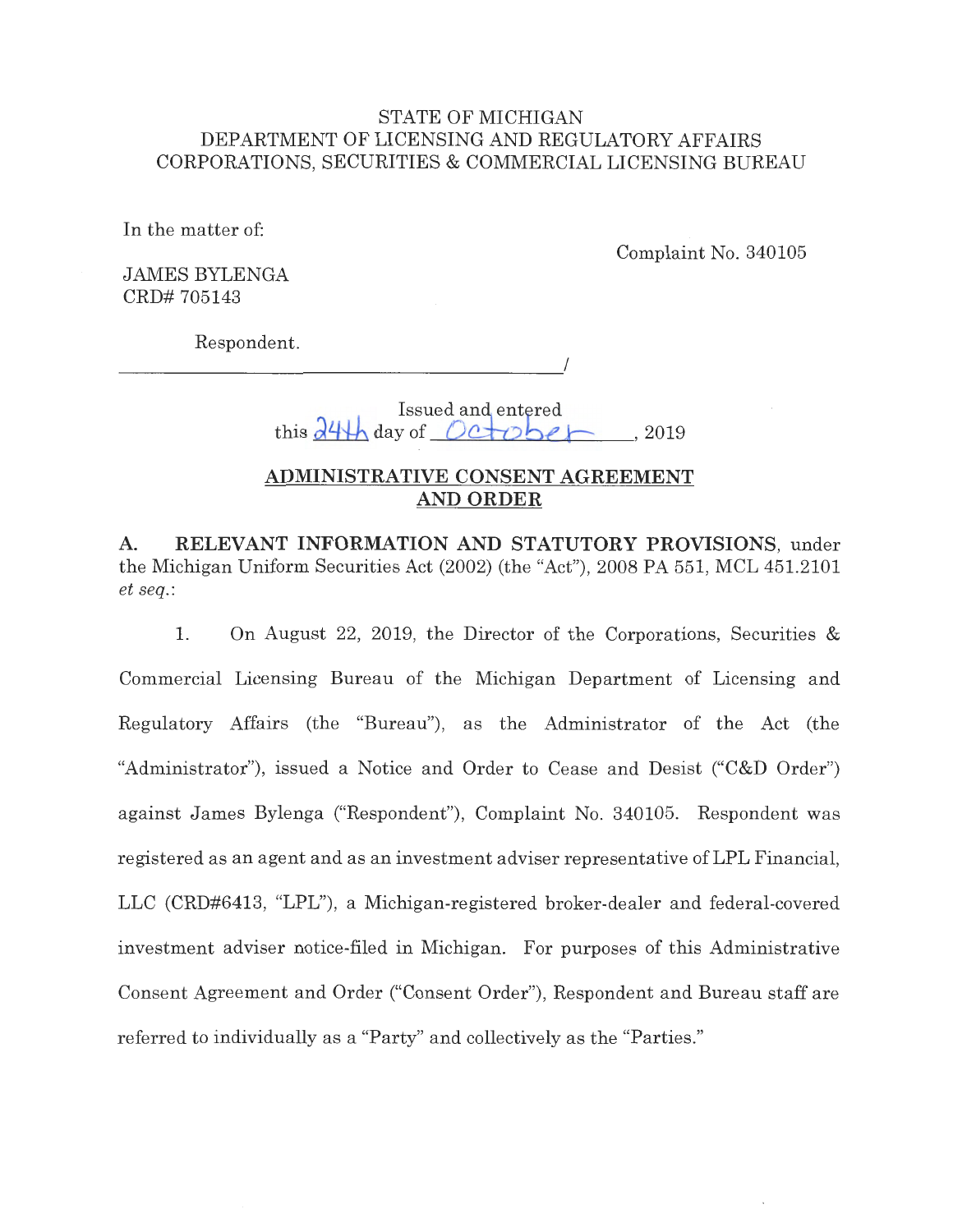Administrative Consent Agreement & Order James Bylenga Complaint No\_ 340105 Page 2 of 8

Ł,

2. The C&D Order ordered Respondent to immediately cease and desist from violating the Act, specifically section 502 of the Act, MCL 451.2502, and further notified Respondent that the Administrator intended to impose a civil fine against him in the amount of  $$20,000$  under MCL  $451.2604(4)(a)$ .

3. The C&D Order was immediately effective pursuant to MCL 451.2604(2); however, Respondent, through counsel, timely requested an administrative hearing on the C&D Order under MCL 451.2604(2) and (3) (the "Hearing Request"). Thereafter, the Parties waived the 15-day statutory requirement to schedule a hearing and agreed to hold Respondent's Hearing Request in abeyance while negotiating possible resolution through this Consent Order.

4. As a result of negotiations, the Parties agree to and recommend that the Administrator order a settlement of this matter under the terms and conditions set forth in this Consent Order. Respondent was represented by, and had the advice of, legal counsel throughout the process of resolving the C&D Order through this Consent Order.

#### **B. AGREEMENT**

The Parties agree to resolve the C&D Order under the following terms and conditions:

1. Respondent agrees that he will not conduct any business in Michigan regulated under the Act, and will not act as a principal or consultant on behalf of any entity so engaged in that business.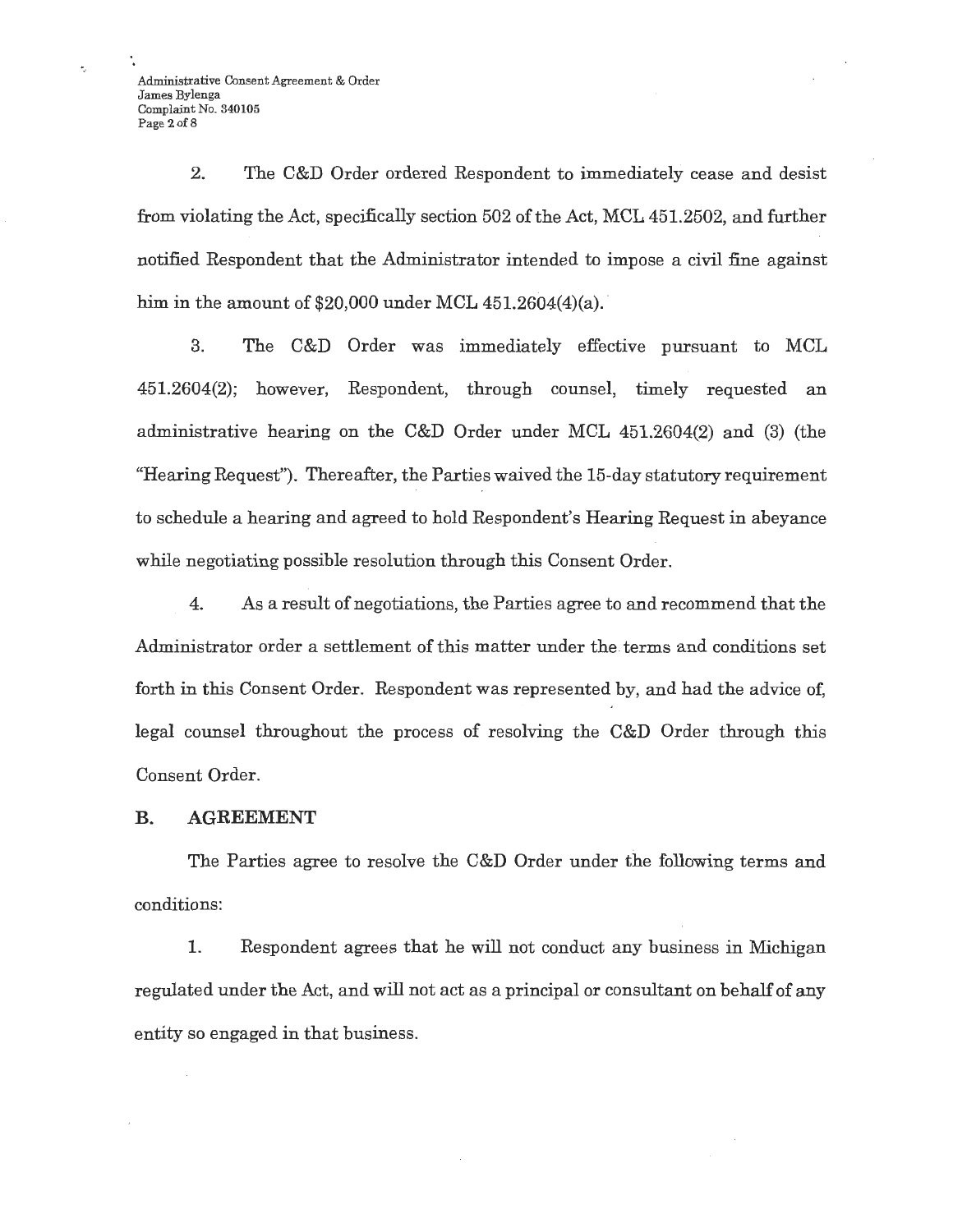Administrative Consent Agreement & Order James Bylenga Complaint No. 340105 Page 3 of 8

2. Respondent agrees to pay the Bureau a reduced civil fine in the settlement amount of two thousand and 00/100 Dollars (\$2,000.00) (the "Reduced Civil Fine"). Respondent agrees to pay the Reduced Civil Fine within sixty (60) calendar days after the mailing date of this Consent Order, once entered. The Reduced Civil Fine must be paid by cashier's check or money order made payable to the "State of Michigan," contain identifying information (name and "Complaint No. 340105"), and be mailed to the Bureau at the following address:

Corporations, Securities & Commercial Licensing Bureau Securities & Audit Division - Final Order Monitoring P.O. Box 30018 Lansing, MI 48909

If any portion of the Reduced Civil Fine is overdue, the Administrator may refer it to the Michigan Department of Treasury for collection action against Respondent. In addition, and consistent with Paragraph B.13. below, the Administrator reserves the right to take other available legal action to enforce payment of and collect the Reduced Civil Fine.

3. The Bureau will report and publish this Consent Order according to its

current policy, as follows:

• This Consent Order is a public record required to be published and made available to the public, consistent with section 11 of the Michigan Freedom of Information Act, MCL 15.241. The Bureau will publish this Consent Order consistent with its current policy, whereby copies of orders issued under the Act are posted to the Bureau's website and a summary of order content is included in monthly disciplinary action reports separately published on the Bureau's website. Following entry of the attached Order, the Bureau will update the relevant Form U6 with the Central Registration Depository reflecting the Parties' resolution the Disciplinary Order.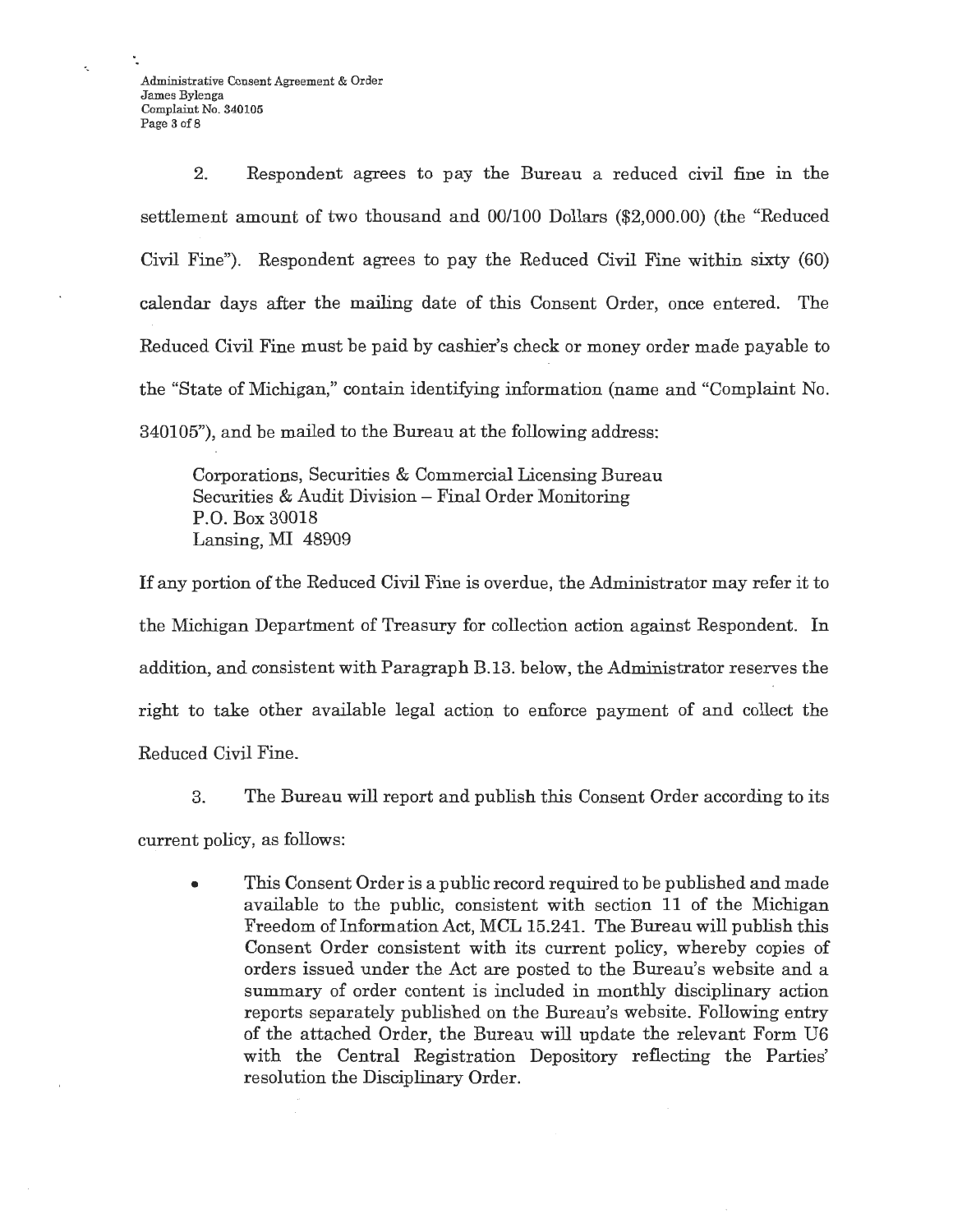Administrative Consent Agreement & Order James Bylenga Complaint No. 340105 Page 4 of 8

4. Notwithstanding the potential application of MCL 451.2412(9), this Consent Order expressly preserves the Bureau's and Administrator's ability to rely on and assert, in any future proceeding under the Act, all activities, conduct, and alleged Act violations by Respondent contained in or relating to the C&D Order.

5. Respondent neither admits nor denies the allegations in the C&D Order or any wrongdoing in connection with this matter, and consents to entry of this Consent Order only for the purpose of resolving the C&D Order in an expeditious fashion that avoids the time and expense associated with an administrative proceeding on the Hearing Request and any appeals therefrom. This Consent Order may be subject to MRE 408, except that the Parties agree that this Consent Order is automatically admissible in a proceeding to enforce its provisions or in any administrative proceeding under the Act.

6. The Parties agree that this Consent Order resolves only Respondent's activities, conduct, and alleged Act violations contained in the C&D Order, but it does not address or resolve any other activities, conduct, or potential Act violations engaged in by Respondent not expressly contained in the C&D Order or occurring after the date this Consent Order is entered.

7. Respondent agrees that, effective upon entry of this Consent Order, his Hearing Request is automatically revoked without further action by the Parties.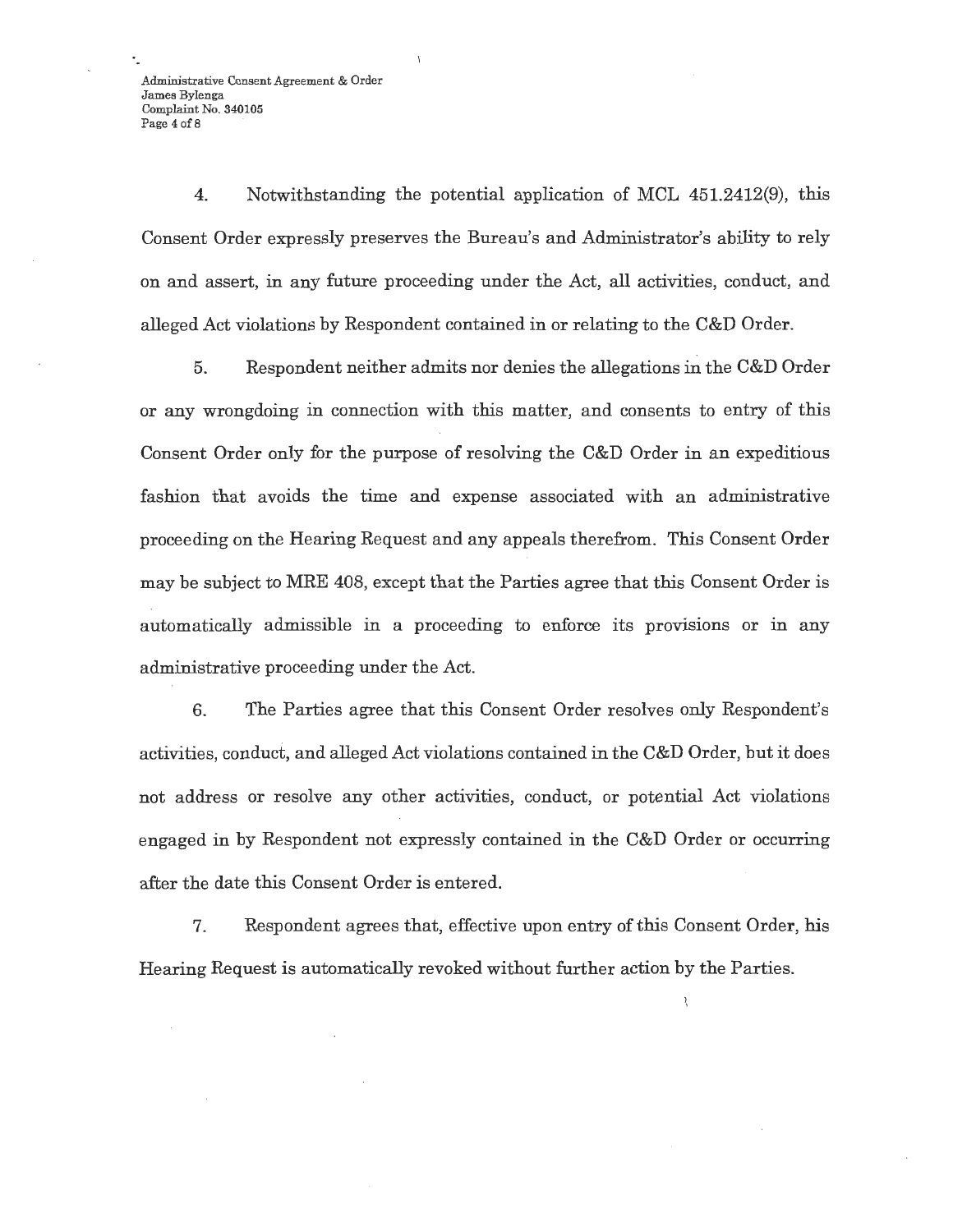Administrative Consent Agreement & Order James Bylenga Complaint No. 340105 Page 5 of 8

8. Respondent agrees to cooperate with the Bureau and comply with any reasonable investigative demands made by the Bureau in the future for purposes of ensuring compliance with this Consent Order or the Act.

9. Respondent acknowledges and agrees that: (a) the Administrator has jurisdiction and authority to enter this Consent Order; (b) the Administrator may enter this Consent Order without any further notice to Respondent; and (c) upon entry of this Consent Order, it is final and binding, and Respondent waives any right . ' to a hearing or appeal of this Consent Order and the C&D Order under the Act, the rules promulgated under the Act or the predecessor Act, the Administrative Procedures Act of 1969, 1969 PA 306, MCL 24.201 *et seq.,* or other applicable law.

10. The Parties understand and agree that this Consent Order will be presented to the Administrator for her final approval as evidenced by its entry, and that the Administrator may, in her sole discretion, decide to accept or reject this Consent Order. If the Administrator accepts this Consent Order by entering it, this Consent Order becomes fully effective and binding in accordance with Paragraph B.10. above. If the Administrator rejects this Consent Order by refusing to enter it, the Parties waive any objection to submitting the Hearing Request for adjudication through a formal administrative proceeding and the Administrator remaining the final decision maker at the conclusion of that proceeding.

11. The Parties acknowledge and agree that this Consent Order contains the entire understanding of the Parties and supersedes and forever terminates all prior and contemporaneous representations, promises, agreements, understandings,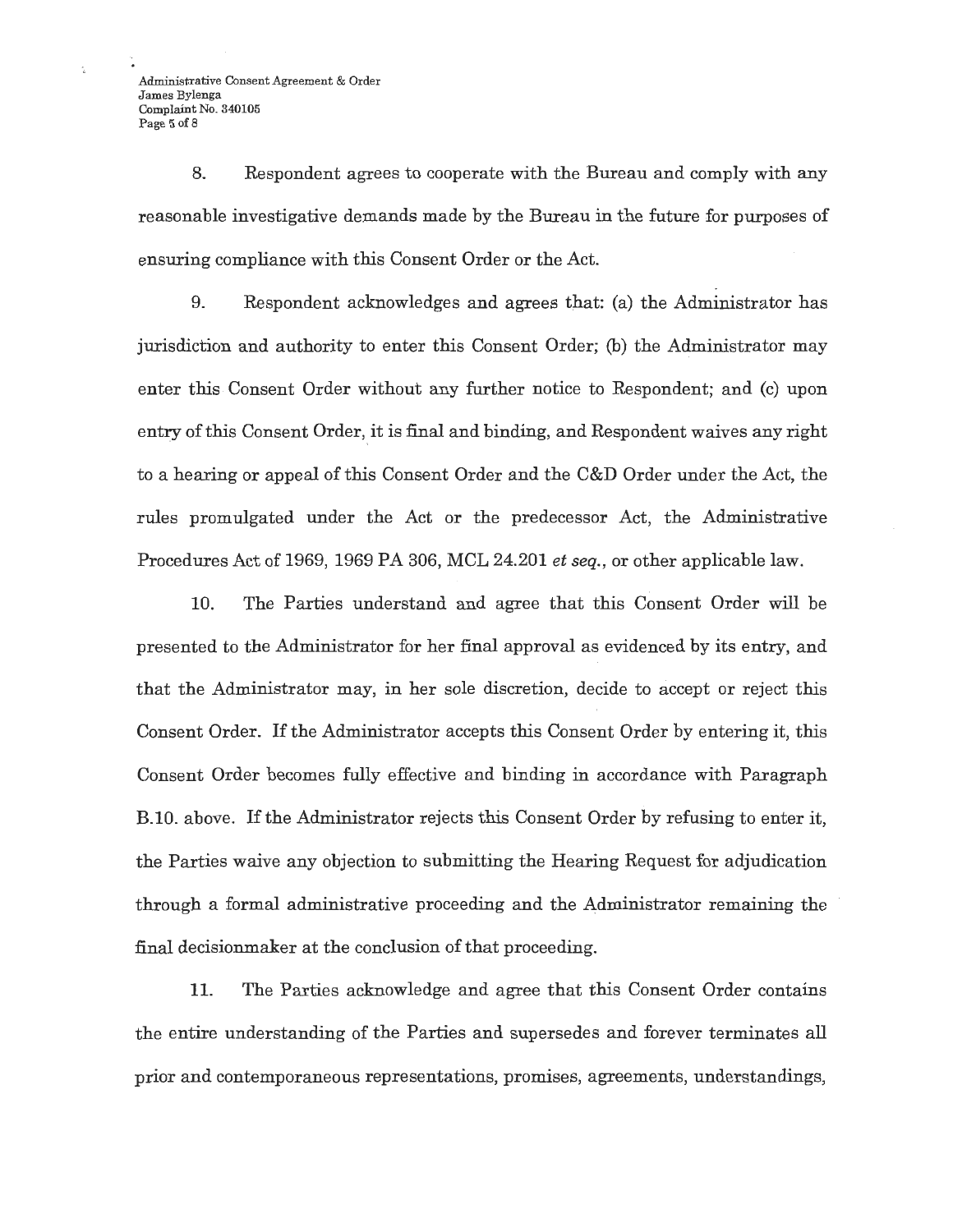and negotiations, whether oral or written, with respect to its subject matter. The Parties further agree that this Consent Order may only be amended, modified, or supplemented by a duly executed writing signed by each Party and approved by Order of the Administrator.

12. The Parties acknowledge and represent that: (a) each Party has read this Consent Order in its entirety and fully understands all of its terms, conditions, ramifications, and consequences; (b) each Party unconditionally consents to the terms of this Consent Order; (c) each Party has consulted with or had ample opportunity to consult with legal counsel of his, her, or its choosing prior to executing this Consent Order; (d) each Party has freely and voluntarily signed this Consent Order; and (e) the consideration received by each Party as described in this Consent Order is adequate.

13. The Parties acknowledge and agree that the Administrator retains the right to pursue any action or proceeding permitted by law to enforce the provisions of this Consent Order.

14. The Parties agree that facsimile or electronically-transmitted signatures may be submitted in connection with this Consent Order and are binding on that Party to the same extent as an original signature.

[This space intentionally left blank]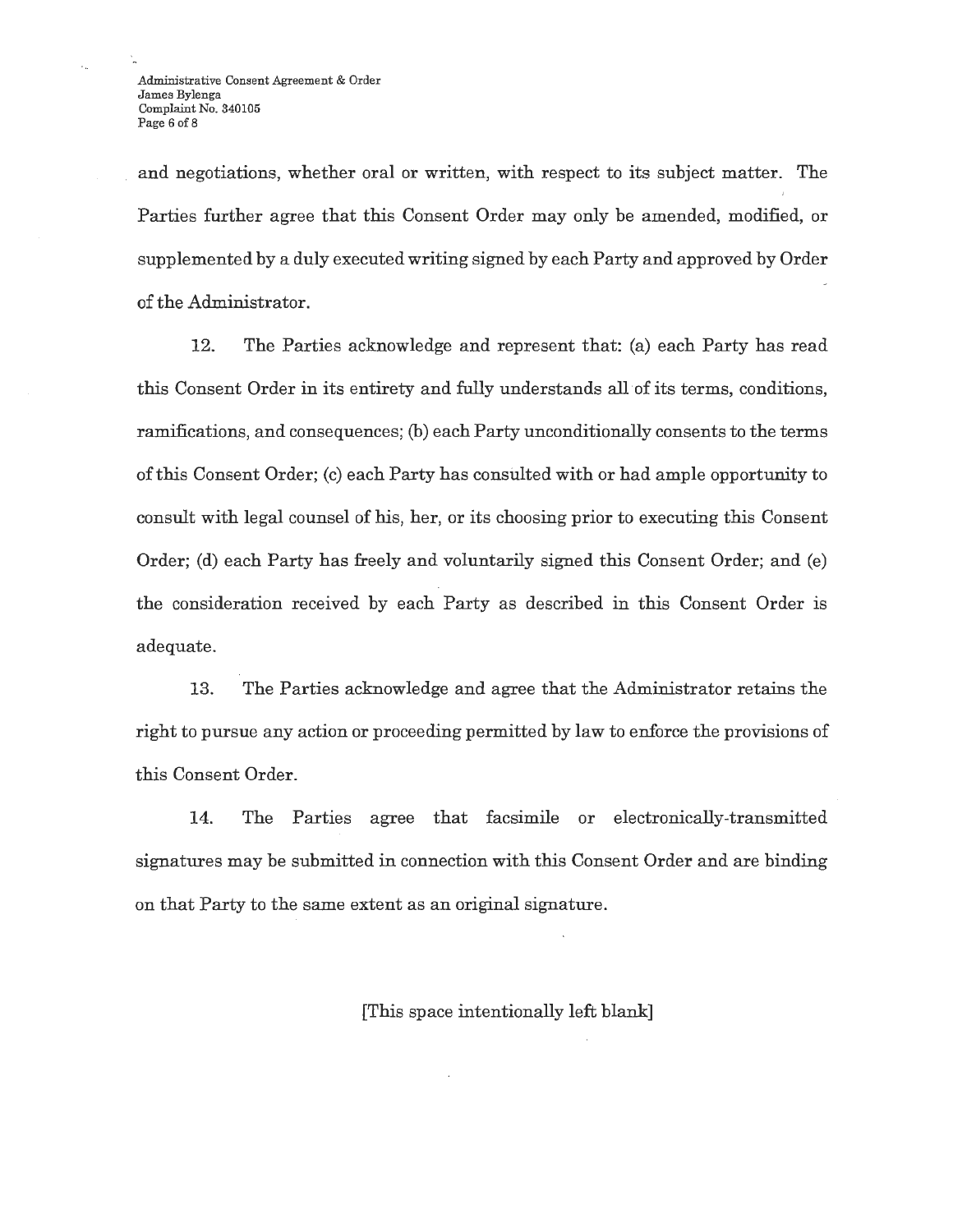Administrative Consent Agreement & Order James Bylenga Complaint No. 340105 Page 7 of 8

conditions. Signed: *James Bylenga* 

Dated:  $10 - 14 - 9$ 

 $\Delta$ cknowledged and Reviewed by:<br>Signed: A fait Effect Dan E. Bylenga, Jr.

Dated: <u>*/0/<sup>1</sup>//<sup>1</sup>/*</mark></u>

Attorney for Respondent

Approved by:

Signed:

Dated:

Timothy **L.** Teague Securities & Audit Division Director Corporations, Securities & Commercial Licensing Bureau

Through their signatures, the Parties agree to the above terms **and**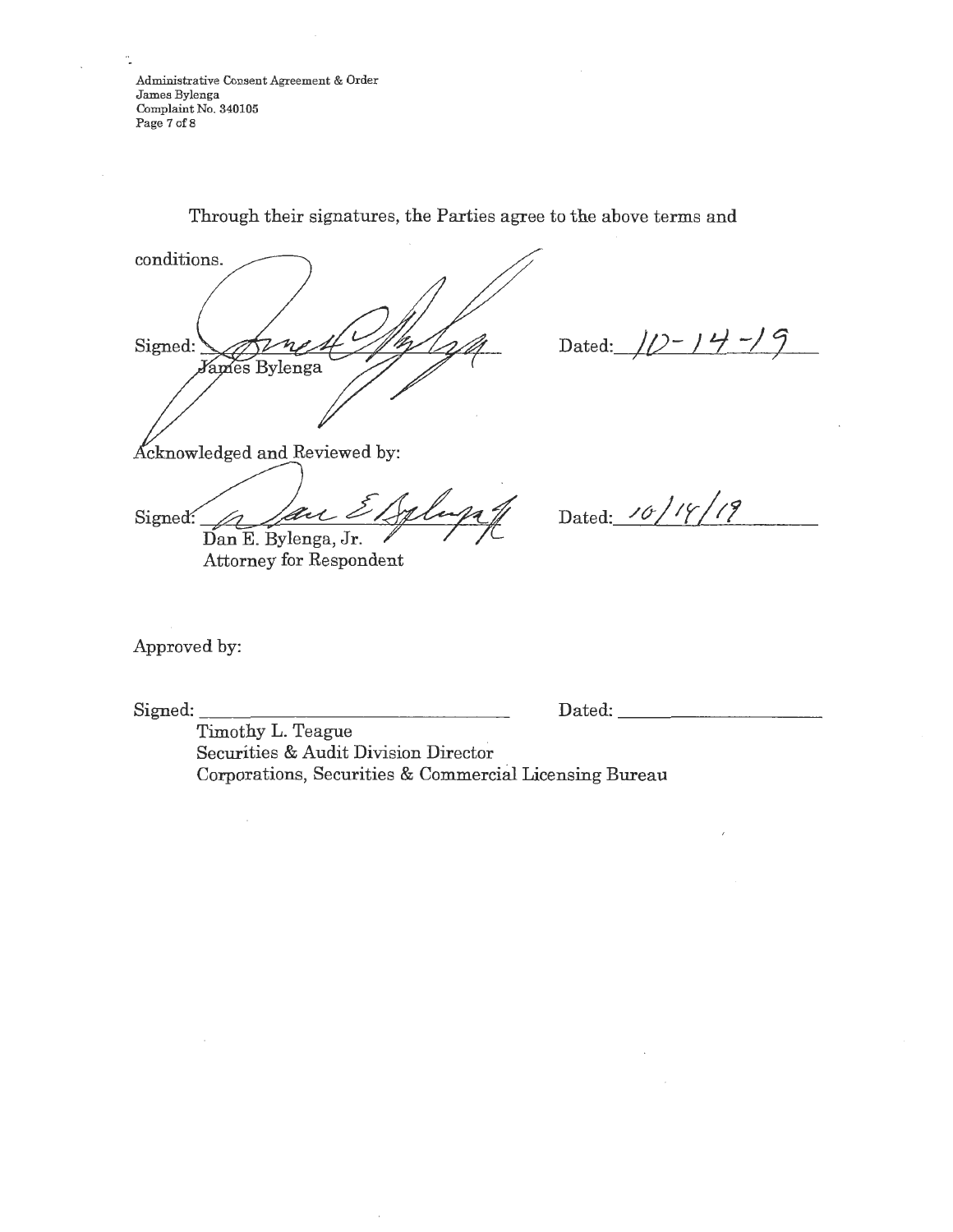Administrative Consent Agreement & Order James Bylenga Complaint No. 340105 Page 7 of 8

Through their signatures, the Parties agree to the above terms and

conditions.

Signed:

James Bylenga

Acknowledged and Reviewed by:

Signed:

Dan E. Bylenga, Jr. Attorney for Respondent

Approved by:

eague Signed: **WWWWWWWWWWWWW** 

Dated:  $0.21.19$ 

Securities & Audit Division Director Corporations, Securities & Commercial Licensing Bureau

Dated:

Dated: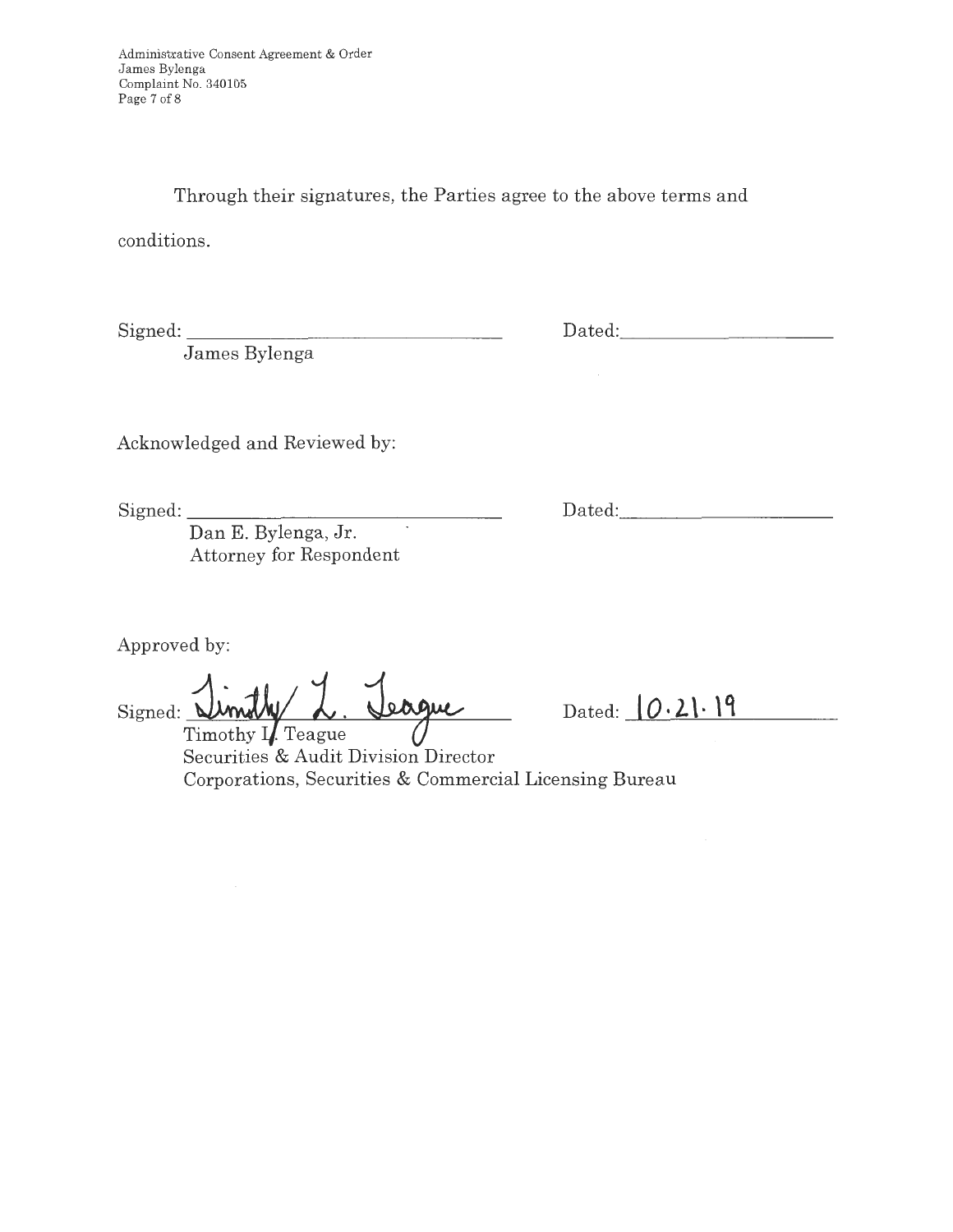Administrative Consent Agreement & Order James Bylenga Complaint No. 340105 Page 8 of 8

## **C. ORDER**

*-I* • '

The Administrator NOW, THEREFORE, ORDERS:

THE TERMS AND CONDITIONS IN THE FOREGOING FULLY EXECUTED CONSENT AGREEMENT ARE INCORPORATED BY REFERENCE AND MADE BINDING AND EFFECTIVE THROUGH THIS CONSENT ORDER.

By:

Julia Dale Administrator and Director  $C$ orporations, Securities & Commercial Licensing Bureau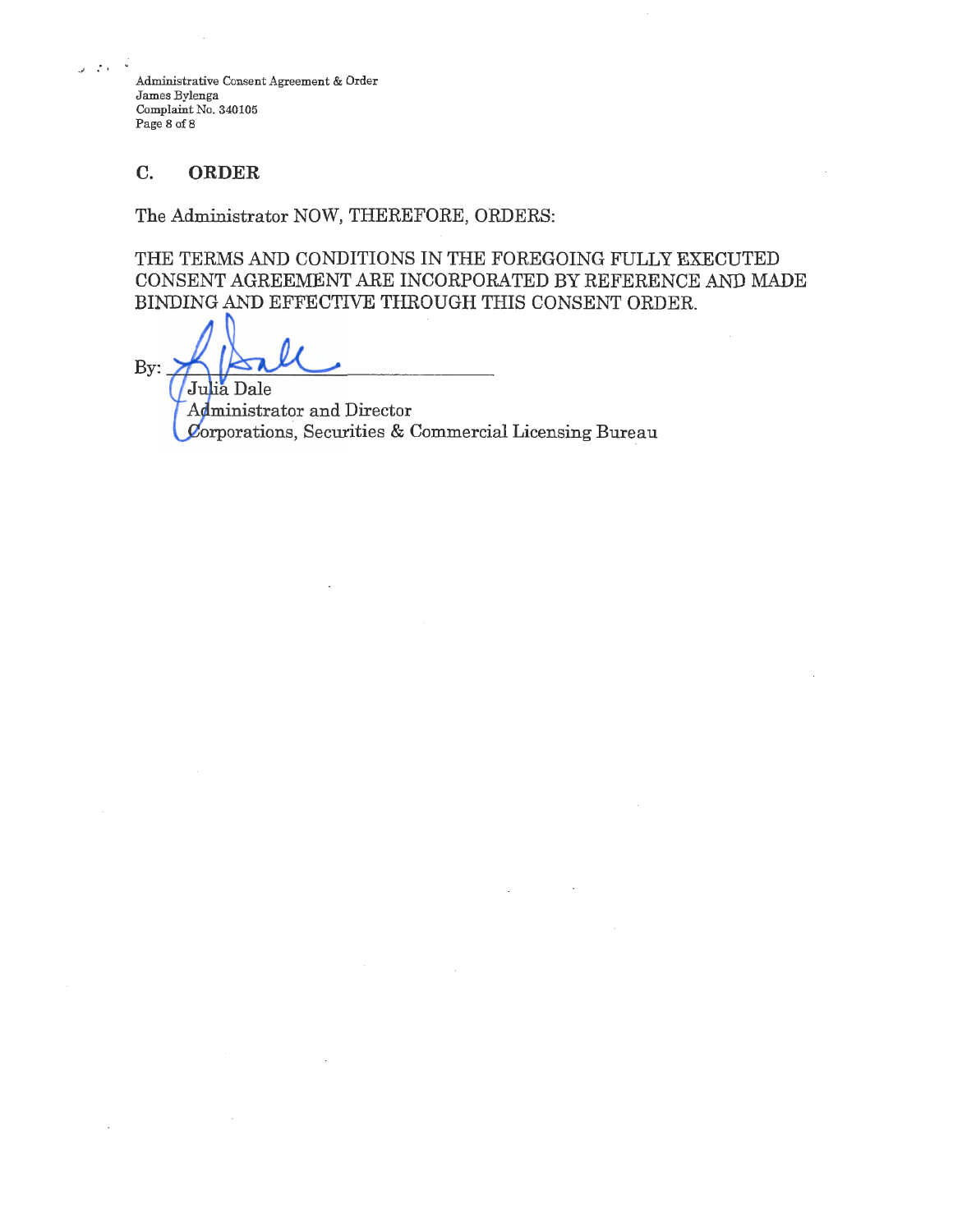#### **STATE OF MICHIGAN DEPARTMENT OF LICENSING AND REGULATORY AFFAIRS CORPORATIONS, SECURITIES & COMMERCIAL LICENSING BUREAU**

In the matter of:

Agency No. 340105

JAMES BYLENGA CRD# 705143

Respondent.

I *Q* issued and entered This  $22$  day of  $\mu \mu \mu \nu$   $\sim$ , 2019 NOTICE AND ORDER TO CEASE AND DESIST

Julia Dale, the Director ("Administrator") of the Corporations, Securities & Commercial Licensing Bureau ("the Bureau"), pursuant to her statutory authority and responsibility to administer and enforce the Michigan Uniform Securities Act (2002), 2008 PA 551, as amended, MCL 451.2101 *et seq* ("Securities Act"), hereby orders James Bylenga ("Respondent") to cease and desist from engaging in an act, practice, or course of business that operates or would operate as a fraud or deceit upon another person in the provision of investment advice, contrary to the Securities Act. Respondent is notified of the opportunity to request a hearing in this matter.

## **I. BACKGROUND**

## **A. The Respondent**

- 1. James Bylenga (CRD#705143) ("Respondent") was registered as an agent and as an investment adviser representative of LPL Financial, LLC (CRD#6413, "LPL"), a Michigan-registered broker-dealer and federal-covered investment adviser notice-filed in Michigan.
- 2. Respondent was terminated by LPL on or around August 7, 2018 amid allegations he borrowed or otherwise misappropriated money from an advisory client. Respondent thereafter entered an Acceptance, Waiver, and Consent Order with the Financial Industry Regulatory Authority ("FINRA") on or around April 5, 2019, wherein he agreed to a bar from association with any FINRA member.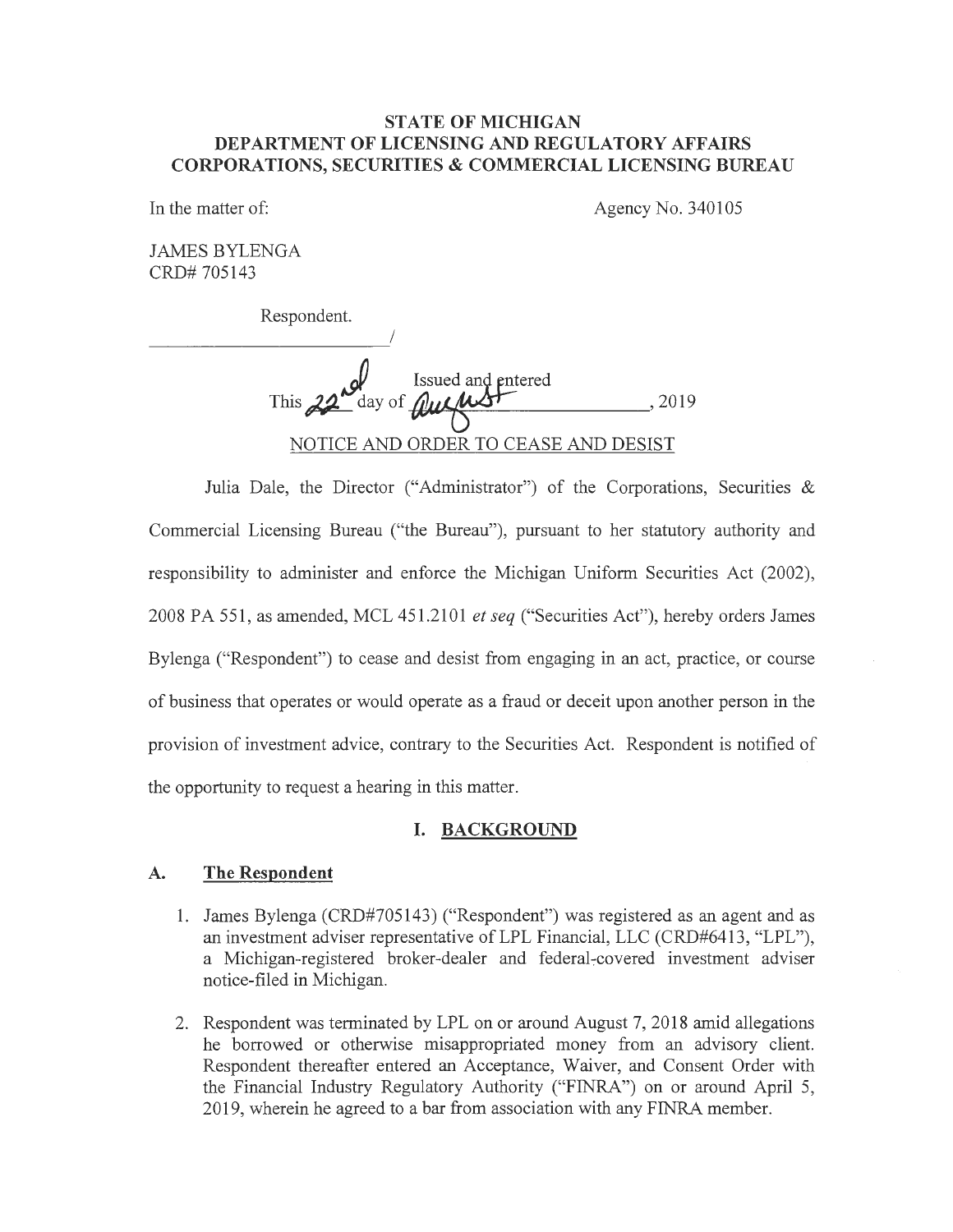## **B. Findings of Fact**

- 1. The Bureau investigated Respondent's activities under the Securities Act.
- 2. Evidence collected during the investigation showed that Respondent, while registered as an investment adviser representative of LPL, made unauthorized withdrawals of approximately  $$175,000$  from a client<sup>1</sup> account for his own benefit. When confronted about the withdrawals, Respondent claimed that the unauthorized withdrawals were authorized loans from the clients to Respondent. The clients disputed that withdrawals were authorized, asserted that they never loaned money to Respondent, and stated that they believed Respondent engaged in fraudulent behavior to obtain the funds.
- 3. The unauthorized withdrawals by Respondent resulted in harm to the Michigan investors. 2

## II. **RELEVANT STATUTORY PROVISIONS**

1. Section 502 of the Securities Act, MCL 451.2502, states in part:

( 1) It is unlawful for a person that advises others for compensation, either directly or indirectly or through publications or writings, as to the value of securities or the advisability of investing in, purchasing, or selling securities, or that, for compensation and as part of a regular business, issues or promulgates analyses or reports relating to securities, to do any of the following:

(a) Employ a device, scheme, or artifice to defraud another person. (b) Engage in an act, practice, or course of business that operates or would operate as a fraud or deceit upon another person.

# III. **CONCLUSIONS OF LAW**

1. Respondent James Bylenga, as a person who advised others for compensation on the advisability of investing in, purchasing, or selling securities, engaged in an act, practice, or course of business that operated or would operate as a fraud or deceit on Michigan clients by making unauthorized withdrawals from client accounts for his benefit, and then attempting to portray the withdrawals as authorized loans when, in fact, they were not, contrary to section 502(1) of the Securities Act, MCL 451.2502(1).

<sup>&</sup>lt;sup>1</sup> The Michigan clients at issue were 60 years of age or older at the time of the subject withdrawals.

<sup>&</sup>lt;sup>2</sup> LPL submitted evidence that it entered into a settlement with the customers which made them whole.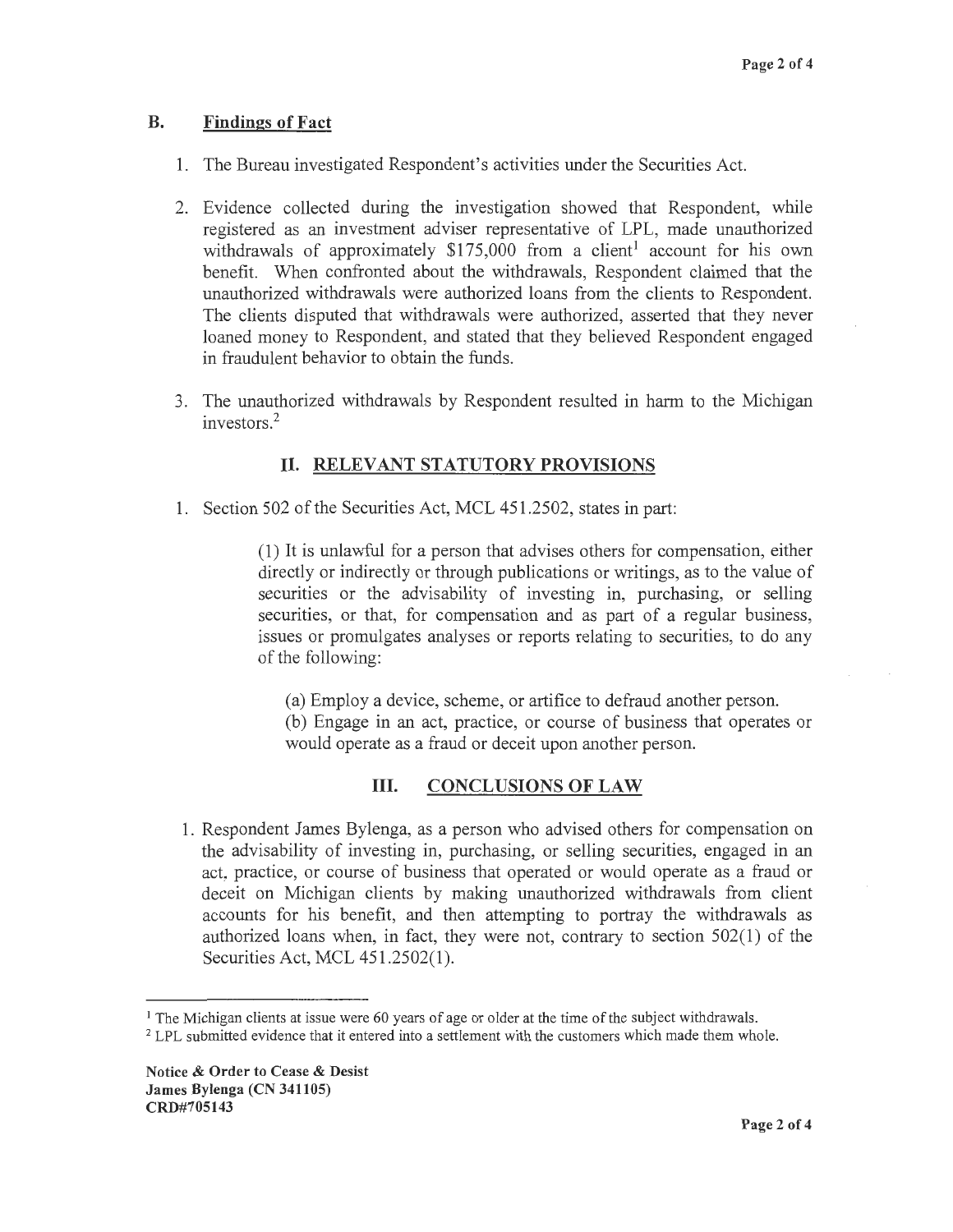## **IV. ORDER**

IT IS THEREFORE ORDERED, pursuant to section 604 of the Securities Act, MCL 451.2604, that:

- A. Respondent shall immediately CEASE AND DESIST from engaging in an act, practice, or course of business that operates or would operate as a fraud or deceit upon another person in the provision of investment advice, contrary to the Securities Act.
- B. Pursuant to section 604(2) of the Securities Act, this Notice and Order to Cease and Desist is IMMEDIATELY EFFECTIVE.
- C. In her Final Order, the Administrator, under section  $604(4)$  of the Securities Act, MCL 451.2604(4), intends to impose a civil fine of \$20,000.00 against Respondent.
- D. Pursuant to section 508 of the Securities Act, MCL 451.2508, a person that willfully violates the Securities Act, or an order issued under the Securities Act, is guilty of a felony punishable by imprisonment for not more than 10 years or a fine of not more than \$500,000.00 for each violation, or both. An individual convicted of violating a rule or order under this act may be fined, but shall not be imprisoned, if the individual did not have knowledge of the rule or order.

## **V. NOTICE OF OPPORTUNITY FOR HEARING**

Section 604 of the Securities Act, MCL 451.2604, provides that Respondent has 30 days beginning with the first day after the date of service of this Notice and Order to Cease and Desist to submit a written request to the Administrator asking that this matter be scheduled for a hearing. If the Administrator receives a written request in a timely manner, the Administrator shall schedule a hearing within 15 days after receipt of the request. The written request for a hearing must be addressed to:

> Corporations, Securities & Commercial Licensing Bureau Regulatory Compliance Division P.O. Box 30018 Lansing, MI 48909

## **VI. ORDER FINAL ABSENT HEARING REQUEST**

A. Under section 604 of the Securities Act, MCL 451.2604, the Respondent's failure to submit a written request for a hearing to the Administrator within 30 days after the service date of this **NOTICE AND ORDER TO CEASE AND DESIST** shall result

**Notice** & **Order to Cease** & **Desist James Bylenga (CN 341105) CRD#705143**